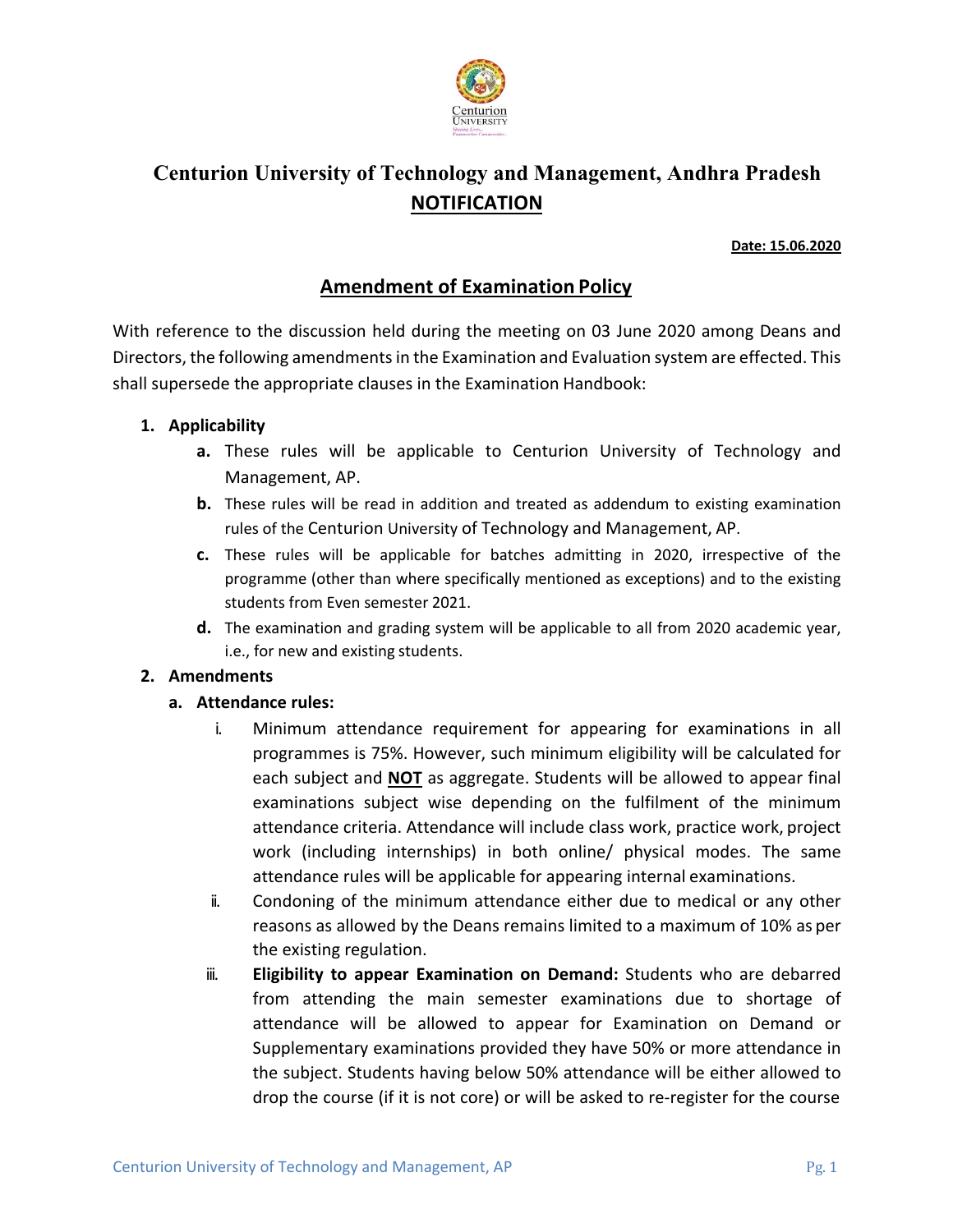again and attend classes. The attendance rule will apply in case of reregistration and as such will be treated as a new registration.

## **b. Examination reforms:**

- **i.** The courses having theory components will have **ONLY TWO MID-TERM**  (earlier known as internal) examinations w.e.f. 2020 academic year. One will be online examination and another will be a presentation. Both these examinations will be conducted and evaluated centrally by the QA cell. The topicsfor the presentation will be from the syllabus and will be given one week in advance to students by the teaching faculty. The external assessor who will be assessing the presentations will be responsible for the marks. A rubric to assess presentations will be provided. Each student will be given 5 minutes for presentation and 5 minutesfor questions by the external assessor. **The overall marks obtained will be average of both internals.**
- ii. Practice component assessments will be **50% by the faculty** who is teaching the course and **50% by the external assessor** who will be assigned by the QA cell. This is same as present policy.
- iii. The Project component assessmentsfor the core courses will have at least two presentations. The project will be assigned by the teaching faculty. Final presentation will be in front of the external assessor and the **weightage is 50% each**, as is the present case.
- **iv.** However, there will be **three presentationsin case of DOMAIN PROJECTS**. The presentations will have external evaluators to be appointed by the QA cell in consultation with the Deans. The subject teacher and external evaluator will be responsible to evaluate for 50% of the score each. **The final project mark will be an AVERAGE of the 3 presentations.**
- v. The evaluation of domain tracks will follow the individual policies of theory, practice and project evaluations. The pass mark shall be as per present policy for the school.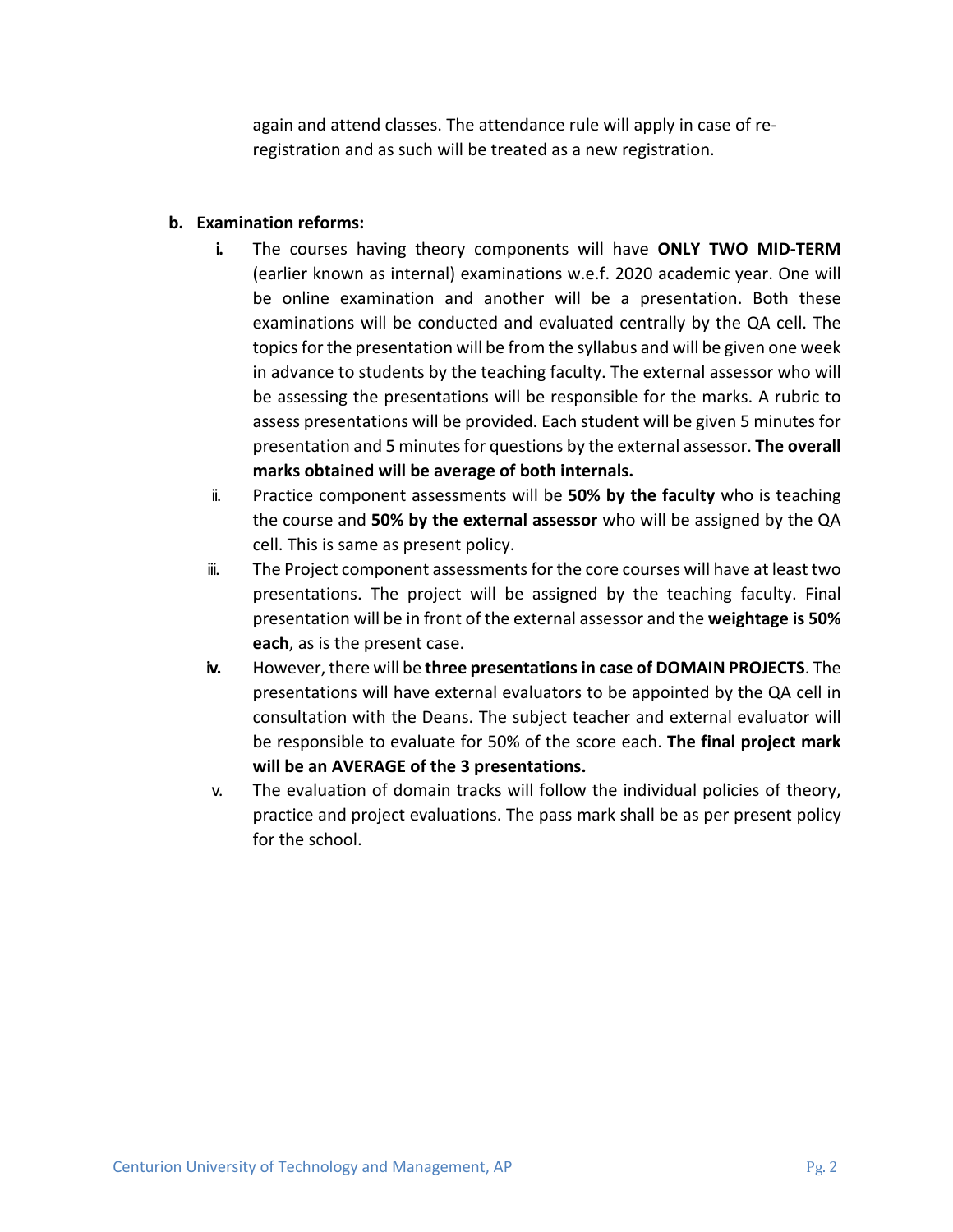# **c. Grading System**

i. The GPA for the mixed courses (T-P-P mode) will be a weighted average of the individual marks obtained in a component weighted by the credit of the component. So the GPA = (Wt\*marks of theory + Wp\*marks of practice + Wpr\*marks of project)/ (Wt+Wp+Wpr)\*100. Here W stands for credit weight. All components will be individually evaluated for 100 marks.

*Details of Theory + Practice + Project (Wt\*100+Wp\*100+Wpr\*100), where W stands for the credit weight of the component:*

|                                                | <b>Theory</b> |                   | <b>Practice</b> |                            | Project   |          |
|------------------------------------------------|---------------|-------------------|-----------------|----------------------------|-----------|----------|
|                                                |               | Internal External |                 | Internal External Internal |           | External |
| <b>Marks for basic Assessment</b>              | 40            | 60                | 50              | 50                         | 50        | 50       |
| <b>Total for basic Assessment</b>              | $Wt*100$      |                   | $Wp*100$        |                            | $Wpr*100$ |          |
| % to be considered for Award of Weighted Grade |               |                   |                 |                            |           |          |
| Grade                                          | Point         |                   |                 |                            |           |          |

- *All marks obtained are out of hundred*
- For instance, a 3-1-1 course will have three times weight for theory marks, 1 weight each for practice and project.

# *Example*

Following example may be referred to have further clarity:

| <b>Course Title</b>                     | Code     | <b>Type of Course</b>     | $T-P-PJ$    |
|-----------------------------------------|----------|---------------------------|-------------|
| <b>Building of Cloud Infrastructure</b> | DECT0901 | Theory+ Practice+ Project | $1 - 2 - 2$ |

If a student secures 87 marks in theory, 89 marks in practice and 92 marks in project out of 100 including internal and external, then the award of grade will be as per following method:

|        |    |        | Practi |    |        |         |     |        |                   | Wt*Theorv+    |       |       |
|--------|----|--------|--------|----|--------|---------|-----|--------|-------------------|---------------|-------|-------|
| Theory |    |        | cal    |    | $Wp*$  | Project |     | Wpr*   | Wt*Theorv+        | Wp*Practical+ | Round |       |
| Mark   |    | Wt*    | Mark   |    | Practi | Mark    |     | Proiec | Wp*Practical+Wpr* | Wpr*Project   | up    |       |
| (100)  | Wt | Theory | (100)  | Wp | cal    | (100)   | Wpr |        | Project           | /Credit       | total | Grade |
| 87     |    | 87     | 89     |    | 178    | 92      |     | 184    | 449               | 89.8          | 90    |       |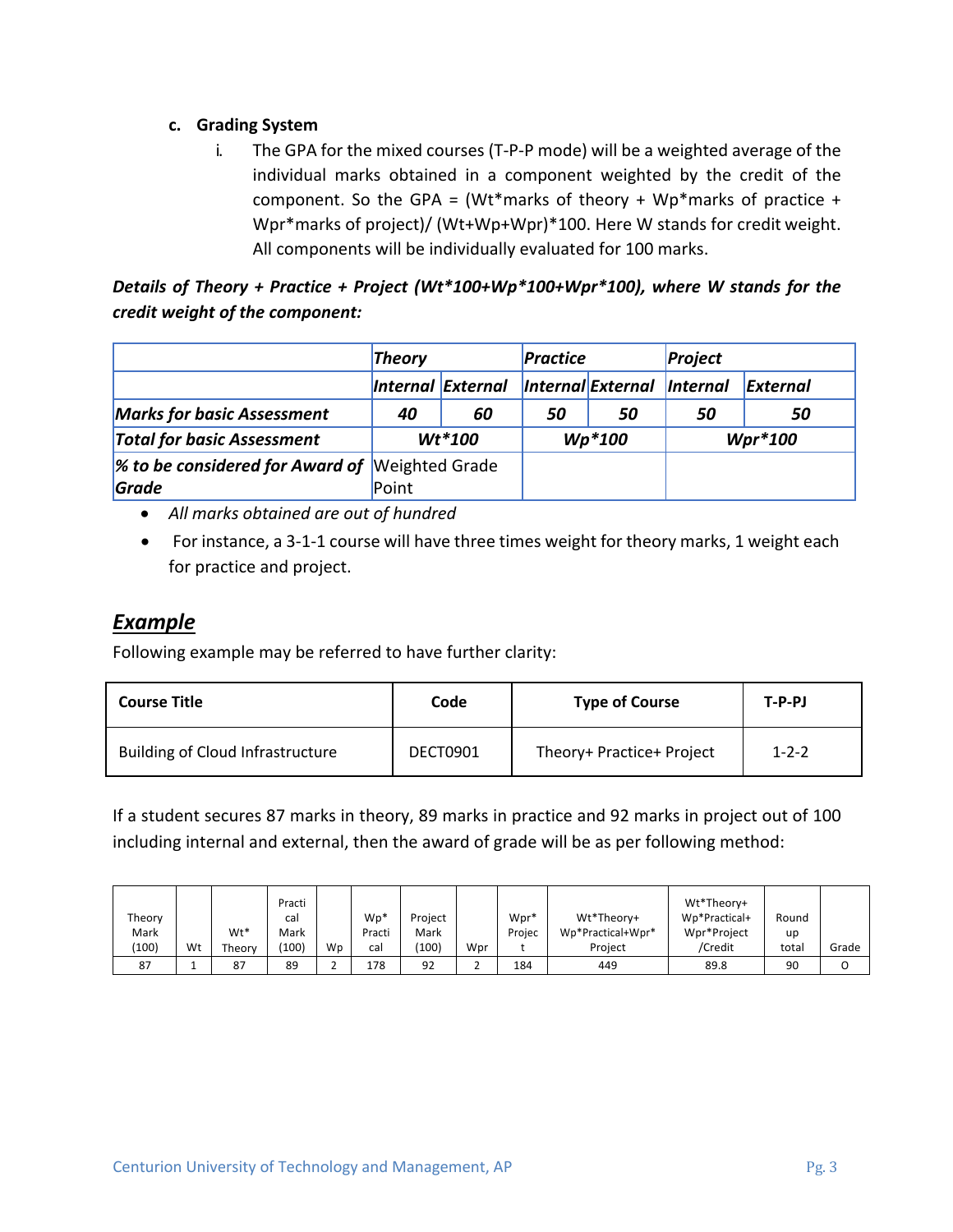# *Annexure-I*

# **GUIDELINE FOR EVALUATION OF INTERNAL AND EXTERNAL COMPONENTS OF THEORY, PRACTICE AND PROJECT PAPERS**

## **1. EVALUATION CRITERIA FOR THEORY PAPERS**

Ø **END SEMESTER THEORY EXAMINATION:** To be conducted by QA as per the existing rules.

## Ø **MID-TERM THEORY EXAMINATIONS:**

Conduct, evaluation and publication of scores of mid-term examination will be the responsibility of the QA cell w.e.f. 2020-21 academic session. The mid-term assessments will have 40% weightage. Two mid-term assessments will be conducted each with 15% weightage as per the university academic timetable. Assignment and attendance will also be part of the assessment with 10% weightage. The details are indicated in the table below:

| SI#          | <b>Mid-Term Examinations</b>                   | <b>Overall</b> |
|--------------|------------------------------------------------|----------------|
|              |                                                | Weightage      |
| $\mathbf{1}$ | Mid-Term-I: Online Mode                        | 30 %           |
| 2            | <b>Mid-Term-II: Presentation</b>               |                |
| 3            | <b>Assignments and Attendance</b>              |                |
|              | Assignment (Overall weightage 5%)              |                |
|              | Attendance (Overall weightage 5%)<br>$\bullet$ |                |
|              | $90\%$ & above = 5<br>$\circ$                  | 10%            |
|              | $85\% - 89\% = 4$<br>$\Omega$                  |                |
|              | $80\% - 84\% = 3$<br>$\Omega$                  |                |
|              | $\circ$ 75% - 79% = 2                          |                |
|              | <b>Total</b>                                   | 40%            |

*Note: The evaluation pattern and external internal weightage for B.Arch will be as per Council of Architecture (COA), B.Pharm & D.Pharm as per PCI norms, B.Sc (Hons) Agriculture & M.Sc (Ag) shall be as per ICAR regulations.*

*Mid-Term I: Online Examination:* The evaluation will follow MCQ pattern.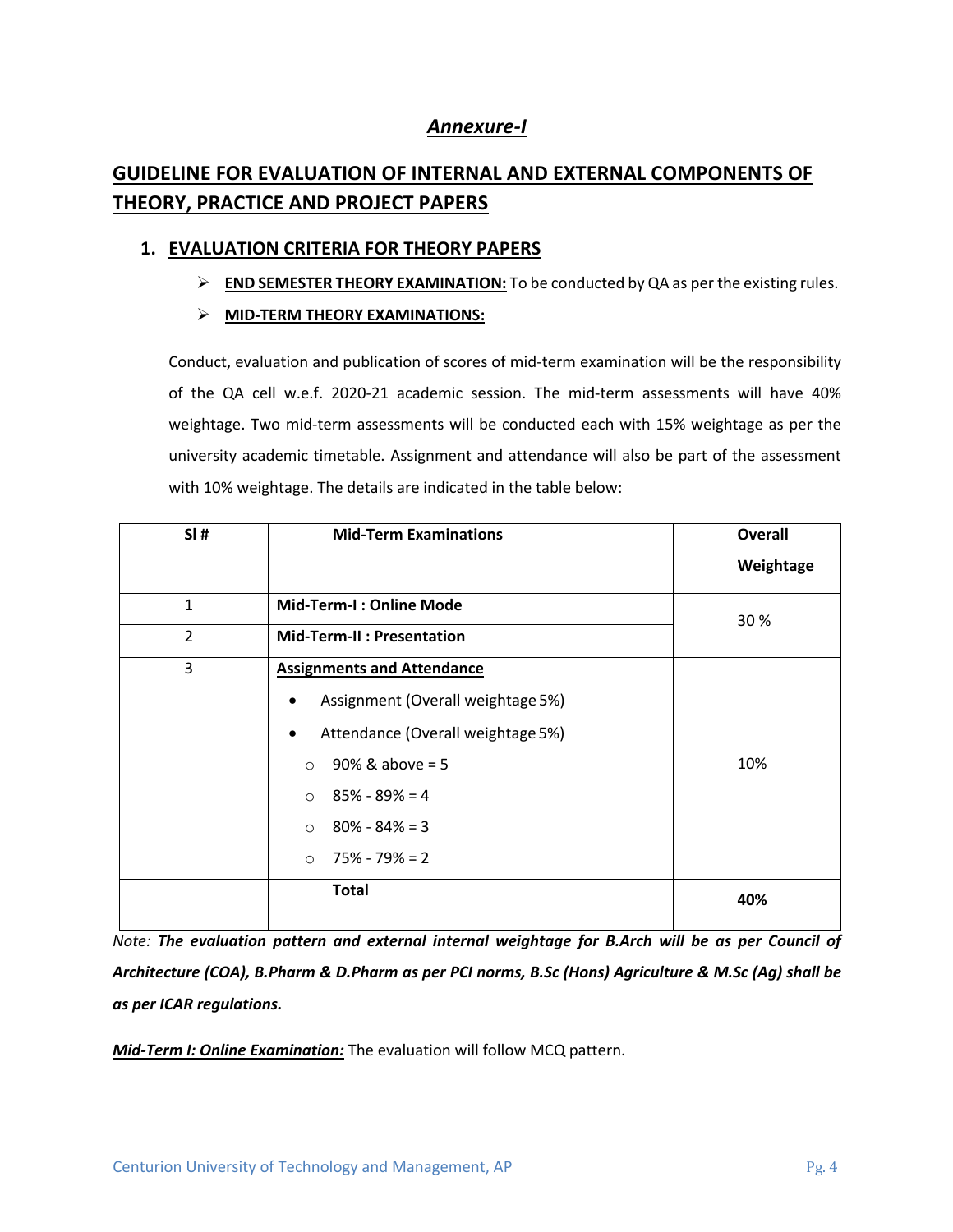#### *Mid-Term II: Presentations*

| А | Content                    | 03 points |
|---|----------------------------|-----------|
| B | Delivery                   | 03 points |
|   | Organization               | 03 points |
| D | Creativity                 | 03 points |
| E | Length of the Presentation | 03 points |
|   | <b>Total Score</b>         | 15 points |

The broad guideline to evaluate the presentations may be as under:

# **2. EVALUATION OF PRACTICE/ LABORATORY COMPONENTS**

 $\triangleright$  The evaluation of the practice component will be carried out 50% by concerned faculty and 50% by the external examiner to be assigned by the QA cell and will be conducted as per the present policy. Details are as under:

#### *Internal*

| A | Concept                             | 05 |
|---|-------------------------------------|----|
| B | Planning & Execution /<br>Practical | 10 |
|   | Simulation/ Programming             |    |
|   | Result and Interpretation           | 10 |
|   | Assignment/ Record/ Report          | 10 |
|   | <b>Student Conduct</b>              | 05 |
|   | Viva                                | 10 |
|   | Total                               | 50 |

## *External*

| Α | Concept                          | 05 |
|---|----------------------------------|----|
| B | Planning & Execution / Practical | 10 |
|   | Simulation/ Programming          |    |
|   | Result and Interpretation        | 10 |
|   | Assignment/Record/Report         | 10 |
|   | <b>Student Conduct</b>           | 05 |
|   | Viva                             | 10 |
|   | <b>Total</b>                     | 50 |